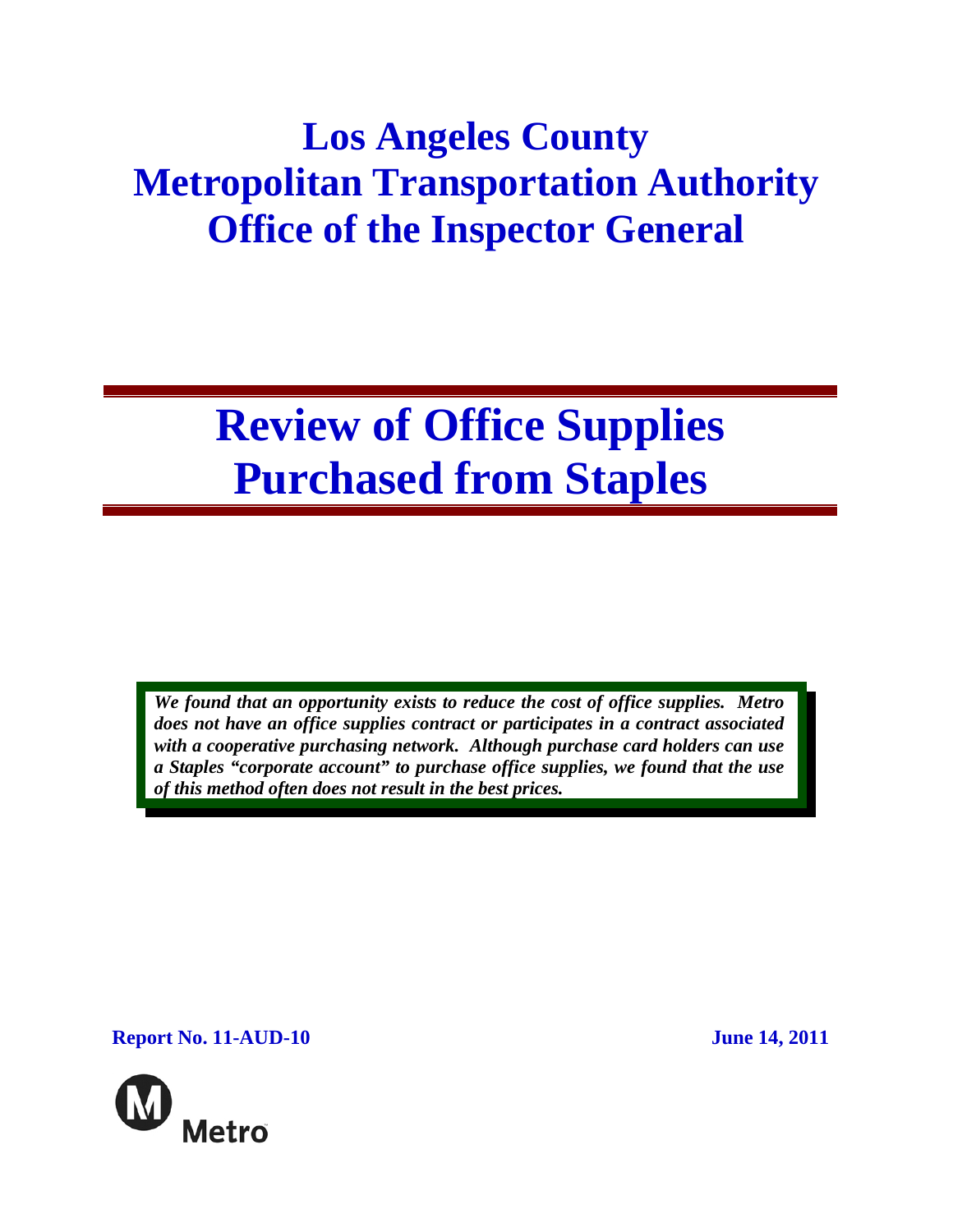## TABLE OF CONTENTS

|                                                                                    | Page                    |
|------------------------------------------------------------------------------------|-------------------------|
|                                                                                    | $\mathbf{1}$            |
|                                                                                    | $\mathbf{1}$            |
|                                                                                    | $\overline{2}$          |
|                                                                                    | $\overline{\mathbf{3}}$ |
| Staples Advantage Prices Are Often Higher than Prices Offered to the General<br>1. | $\overline{3}$          |
| Staples Advantage Prices Are Higher than Cooperative Purchasing Network<br>2.      | $\overline{\mathbf{4}}$ |
| 3.                                                                                 | 5                       |
| $\overline{4}$ .                                                                   | 5                       |
|                                                                                    | 6                       |
|                                                                                    | $\overline{7}$          |
|                                                                                    | 7                       |
|                                                                                    | $\boldsymbol{9}$        |
| <b>ATTACHMENTS</b>                                                                 |                         |
| Comparison of items Purchased to an Available National Contract<br>A.              | 10                      |
| <b>B.</b>                                                                          | 11                      |
| $\mathbf{C}$ .                                                                     | 13                      |
| D.                                                                                 | 17                      |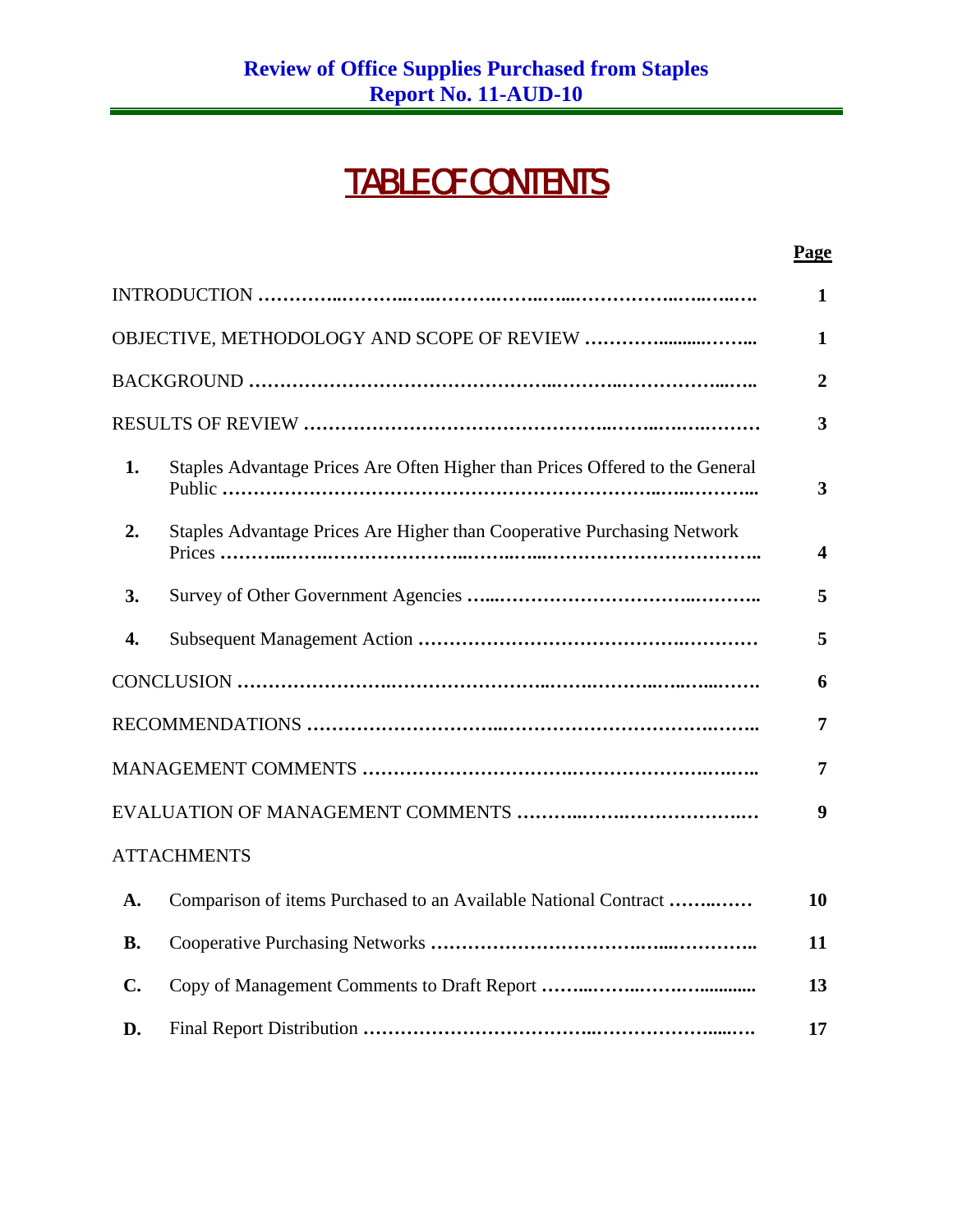

Los Angeles, CA 90017

**DATE:** June 14, 2011

**TO:** Board of Directors Chief Executive Officer

hisetomi **FROM:** *(Jack Shigetomi)* Deputy Inspector General – Audit

**SUBJECT: Review of Office Supplies Purchased from Staples Report No. 11-AUD-10** 

### **INTRODUCTION**

The Office of the Inspector General (OIG) performed a review of office supplies purchased through Staples. This review was conducted as part of our ongoing program to assist Metro in improving the economy and effectiveness of operations, ensuring the adequacy of internal controls and procedures, and deterring fraud, waste, and abuse. The objective of this review was to determine if the best prices were being obtained.

We found that an opportunity exists for Metro to save costs on the purchase of office supplies. Currently, Metro staff purchase office supplies from Staples; but, Metro does not have a contract with Staples or participates in a contract associated with a cooperative purchasing network organization. Most of Metro's office supplies are purchased through a Staples corporate account and paid for by Metro purchase cards (P-cards). However, we found that the use of this method often does not result in the best prices for Metro. Our comparison of a limited number of items Metro purchased showed that on average these items would have cost 44% less if purchased pursuant to a cooperative purchasing network contract.

### **OBJECTIVE, METHODOLGY AND SCOPE OF REVIEW**

The objective of our review was to determine whether Metro is obtaining the best prices for office supply purchases. We focused on purchases from Staples (formerly Corporate Express) because it is commonly used by Metro Purchase Cardholders to purchase on-line. To accomplish this objective, we:

Interviewed the appropriate Procurement staff in charge of the P-card program;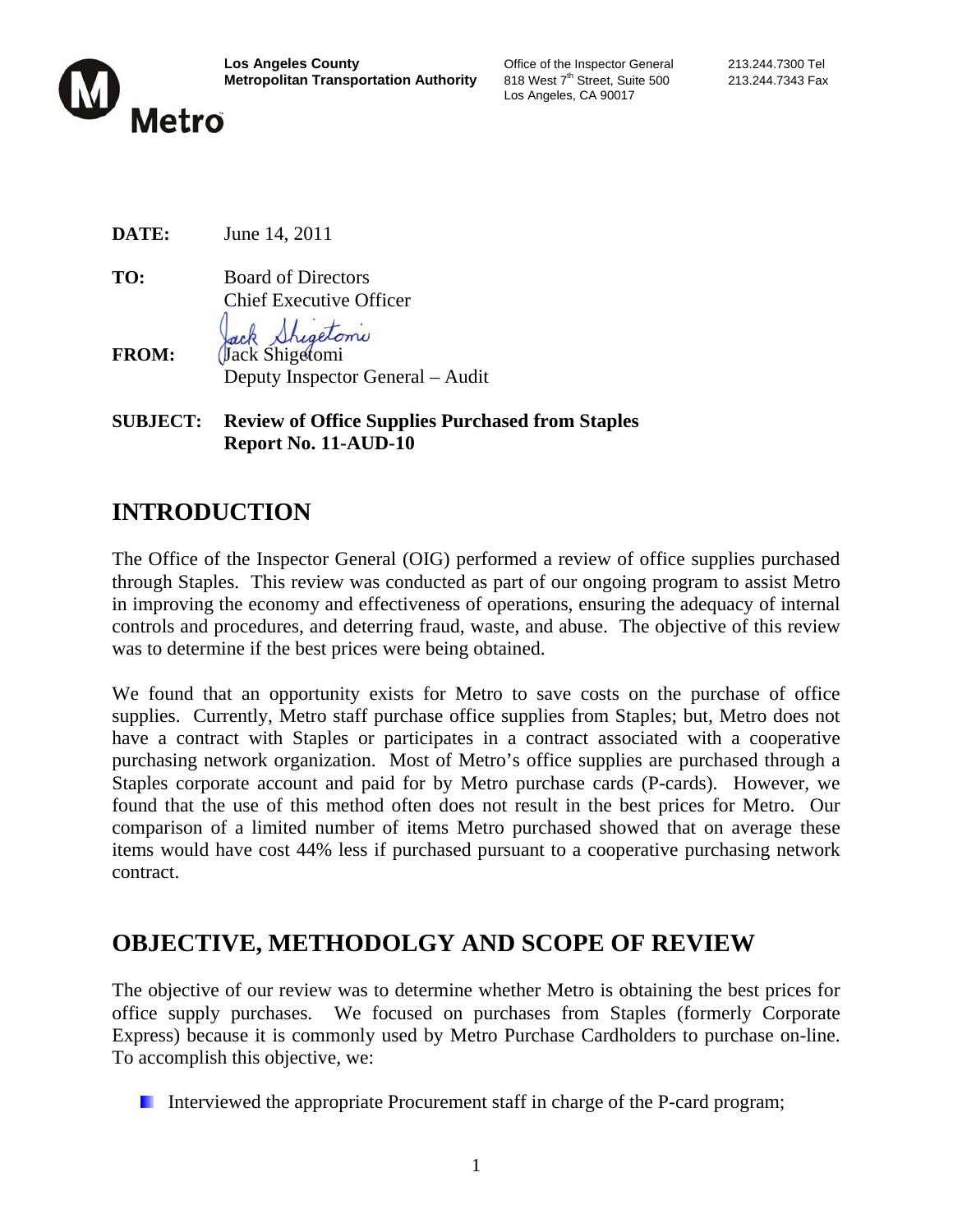### **Review of Office Supplies Purchased from Staples Office of the Inspector General Report No. 11-AUD-10**

- **Reviewed P-card policies;**
- **D** Obtained a list of P-card charges for office supplies for Fiscal Year (FY) 2010 and FY 2011 through November;
- **Contacted four other local government agencies to determine how they purchase** office supplies;
- Reviewed the Staples Advantage 2010 catalog to determine the pricing structure for the "corporate account" that is used by Metro; and
- **E.** Compared office supplies prices paid by Metro via other alternatives such as a cooperative purchasing network contract.

Our review was performed in accordance with Generally Accepted Government Auditing Standards for staff qualifications, independence, and due professional care and included such tests of procedures and records as we considered necessary. Because of the limited scope of this review, we did not review internal controls or perform a fraud risk assessment regarding use of the P-cards. Also, since we did not have access to the computer systems at Staples, we did not test those systems. We did obtain copies of the documentation underlying the purchases tested.

### **BACKGROUND**

In most instances, Metro employees purchase office supplies from the Staples on-line "corporate account" called "Staples Advantage." In the past, Metro employees ordered office supplies from a company called Corporate Express. During FY 2010, this company became part of Staples. While some orders were placed through other suppliers, such as Office Depot, we did not include them in this review.

#### Staples Advantage Catalog

The General Terms section of the Staples Advantage catalog states: "Prices shown … are the manufacturers' suggested list prices at the time of publication and are subject to change. List prices do not reflect your exclusive corporate discount." This discount is not negotiated with Metro and the amount of discount on each item is not known until the final purchase checkout and payment so it is difficult for employees to compare prices when they shop.

Metro employees place orders by logging on to the Staples Advantage website. Shipping is free for orders of \$50 or more. The program is available to any business of 20 or more employees. Staples has a separate website for the general public to purchase office supplies.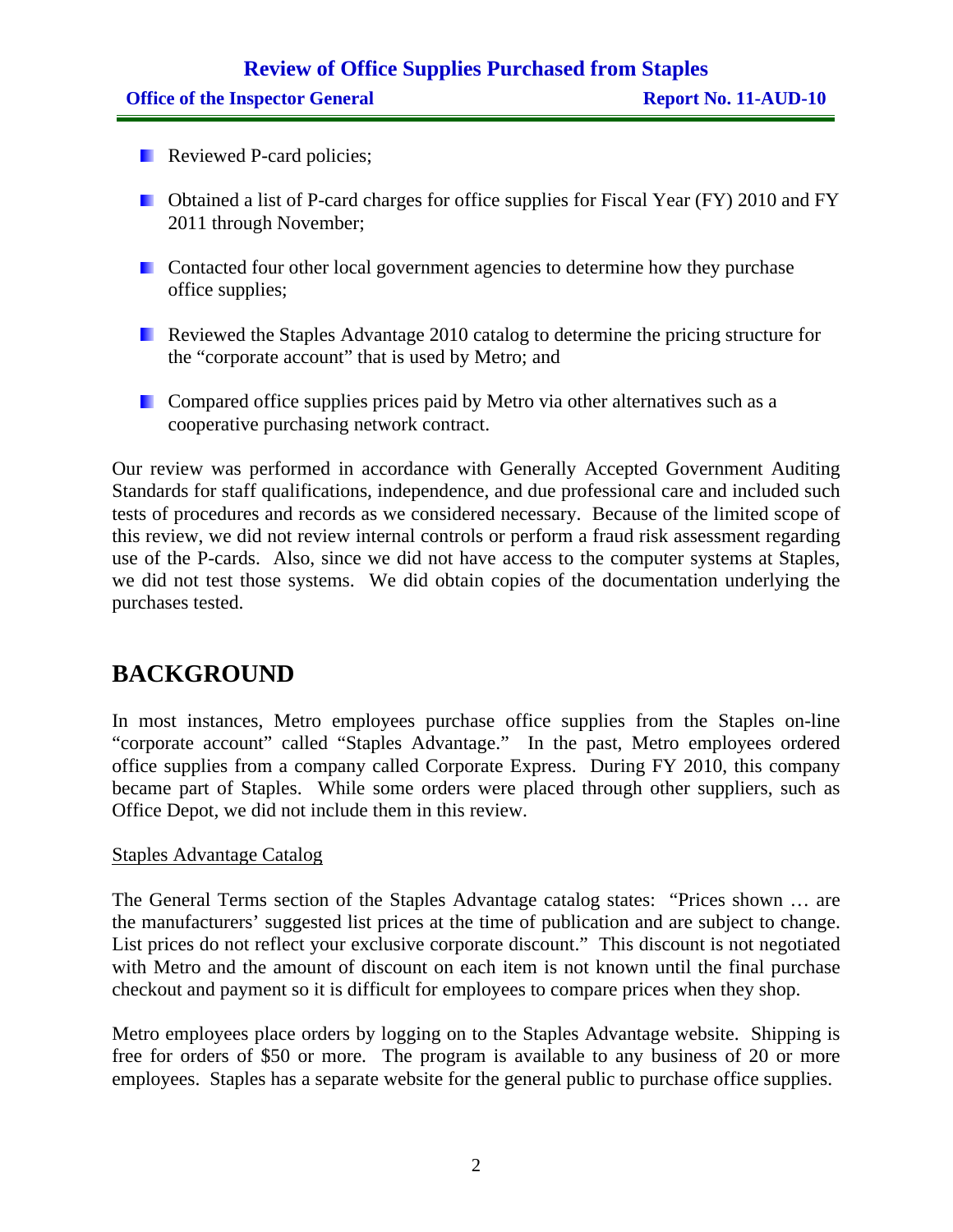#### Staples Purchases

During FY 2010, Metro employees made 3,184 on-line purchases<sup>1</sup> from Staples totaling \$437,374. During the first 5 months of FY 2011, Metro employees made 1,205 purchases from Staples on-line totaling \$218,884, which is a monthly average of \$43,777. These totals do not include purchases made at Staples stores. Based on the amount of purchases for the first 5 months, we estimate that the total purchases for FY 2011 will be about \$525,000, which is about 20 percent higher than the purchases made in FY 2010.

#### Contract for Office Supplies

In 2002, Metro initiated a contract with Corporate  $Express<sup>2</sup>$  for frequently purchased office supplies. This contract was extended through 2005. Since the expiration of that contract in 2005, Metro has not had any contract for office supplies. The Procurement official responsible for the P-card program informed us that Procurement has only about 1.25 FTE assigned to the P-card program and did not have the resources to contract for office supplies.

Staples Advantage officials informed us that Staples Advantage, Staples.com, and the Staples stores are separate divisions of the overall company and do not coordinate their prices. We were informed that Staples Advantage bases their prices to Metro on the expired Corporate Express contract in the absence of any other contracts.

### **RESULTS OF REVIEW**

Metro neither has an office supplies contract nor participates in a contract associated with a cooperative purchasing network organization. In most cases, Metro employees purchase office supplies from the Staples Advantage program. We found that this method often did not obtain the best prices, and Metro could reduce costs by participating in cooperative purchasing network contracts.

#### **1. Staples Advantage Prices Are Often Higher than Prices Offered to the General Public**

We initially reviewed a specific purchase of 5 line items from Staples Advantage on December 3, 2010, to determine if the prices offered in the Advantage Program were lower than the prices for the same items offered to the general public. We found that the prices of all 5 line items were less on the Staples public website (total savings of 29.2%). For example, a pack of liquid glue pens costs \$1.72 through Staples Advantage versus \$1.29 on

<sup>&</sup>lt;sup>1</sup> Some of these purchases were made through Corporate Express prior to their merger with Staples.

<sup>&</sup>lt;sup>2</sup> Corporate Express was later acquired by Staples.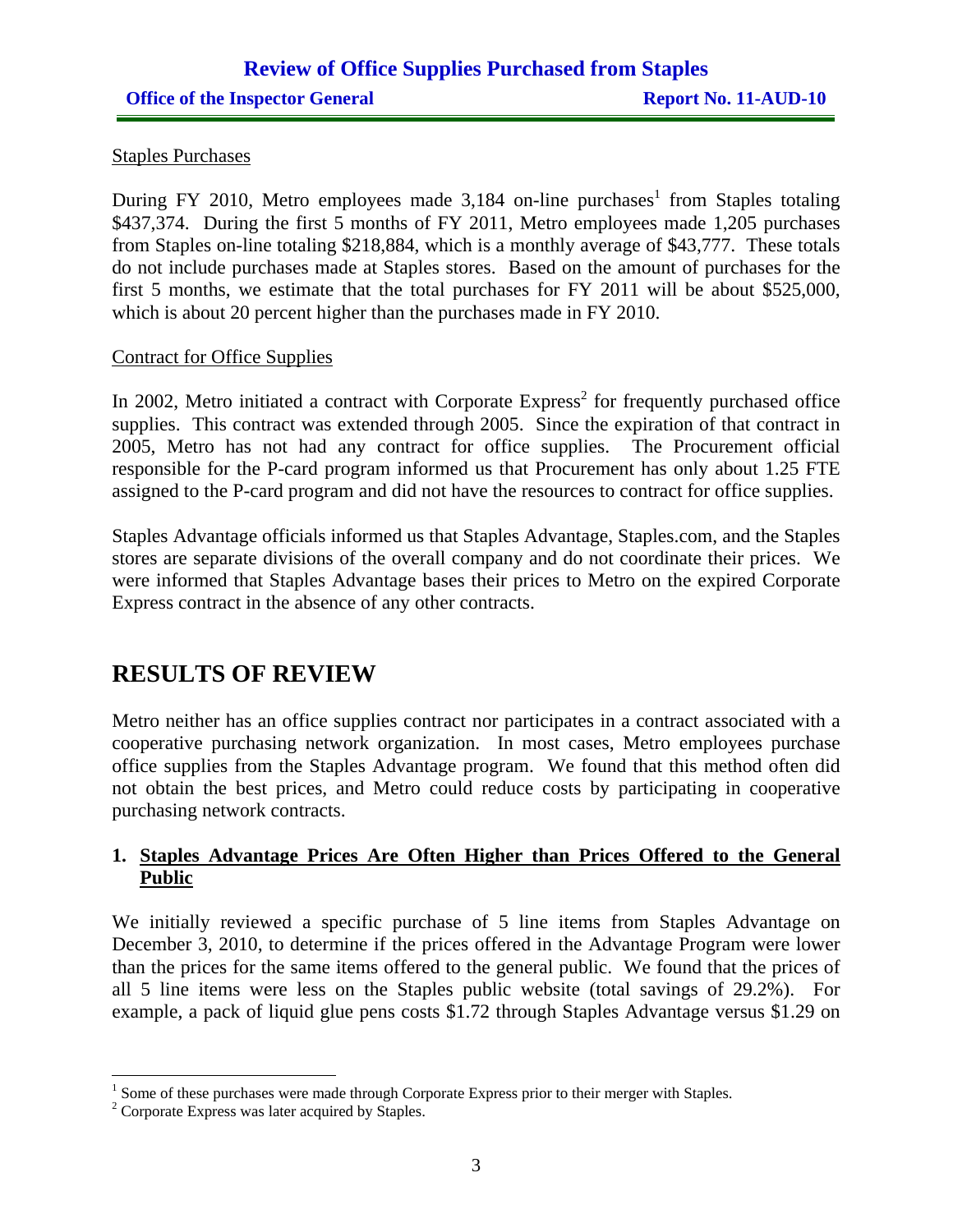### **Review of Office Supplies Purchased from Staples Office of the Inspector General Report No. 11-AUD-10**

the public website; and a pack of yellow legal writing pads cost \$42.87 through Staples Advantage versus \$22.99 on the public website.<sup>3</sup>

We then obtained a list of purchases for office supplies charged to all the P-cards for FY 2010 and FY 2011 (through November). We selected a random sample of 10 purchases from the 1,205 purchases from Staples in the FY 2011 group to expand our review.

The 10 purchases we selected at random included 57 line items for quantities of 1 or more units. For 20 of the line items, we could not find the exact match to the original items purchased, either because the stock number had been changed, the unit of issue had been changed (e.g., 1 dozen per pack to 20 per pack, etc.), or we could not find the item at all. For the remaining 37 items, we compared the discounted Staples Advantage unit price to price on the Staples public website. We found that for 13 of the 37 line items the price on Staples public website was lower.

Combining our initial sample and the random sample, we found that 18 line items had lower costs available to the public. When the price extensions (unit price x number of items purchased) were considered, we found that Metro could have saved 15.9 percent for these 18 line items if purchased from the Staples public website rather than from the Staples Advantage program.

#### **2. Staples Advantage Prices Are Higher than Cooperative Purchasing Network Prices**

We compared 11 items Metro purchased from the corporate Staples Advantage program to the National Intergovernmental Purchasing Alliance (National IPA) contract price list<sup>4</sup> dated January 1, 2011. We found that the National IPA unit price was lower than the Staples Advantage price for 10 of the 11 line items. One item on the National IPA price list was only 10 cents higher (see Attachment A for details). Overall, we found that the National IPA prices were on average 44.5 percent less than the Staples Advantage prices.

The 11 line items were exact matches by stock number between items on the Staples Advantage corporate account and the National IPA contract. There were other instances where the same items were found but the National IPA contract item had a different unit of issue or color, etc. The following examples show the National IPA contract prices are lower than Staples Advantage:

Metro purchased 500 inches of  $\frac{3}{4}$  inch tape at 1.43 per roll from Staples Advantage. The National IPA contract listed 36 yards (1,296 inches) of the same tape for \$1.62 per roll. On a per inch basis, the National IPA price was more than 55 percent lower than the price paid by Metro.

 $3$  Shipping charges were free for these purchases. We also did not consider tax since it would be applied to the whole order at the same rate, though a lesser total cost would generate less sales tax cost.

<sup>4</sup> Based on the National IPA contract with Staples.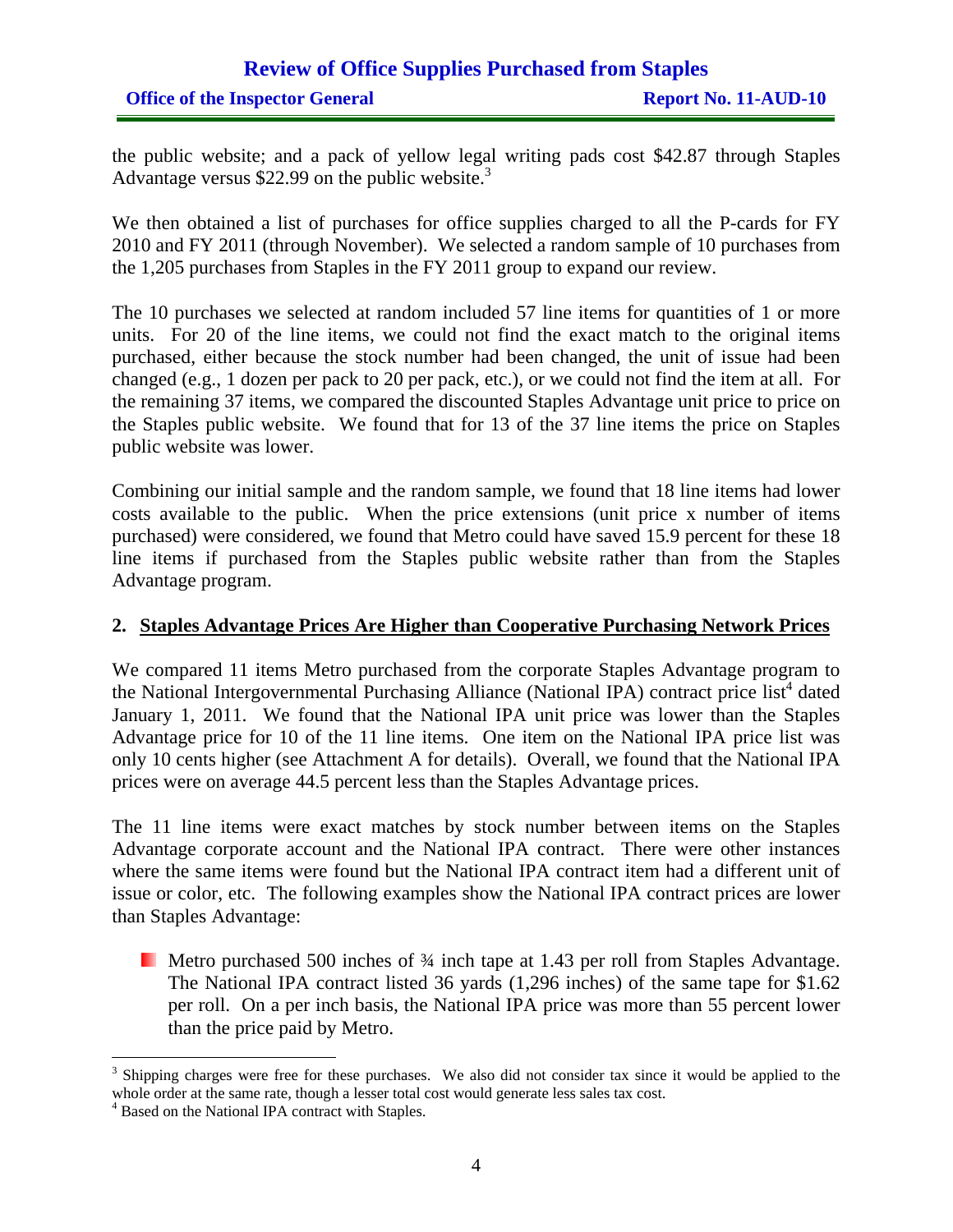Metro purchased blue mouse pads from Staples Advantage for \$3.26 each. The National IPA contract listed the same item (except in black color) for \$1.26 each, which is more than 60 percent lower than the price Metro paid.

#### **3. Survey of Other Government Agencies**

We surveyed four other government agencies in California to determine their source for office supplies purchases. All four agencies utilized contracts that were established through one of two cooperative network purchasing organizations. The requirements and procedures for participating in a network contract are minimal. All of the contracting work is already done and the network administers the contract. Also, the networks have contracts with major suppliers such as Staples, Office Deport, and Office Max. (See Attachment B for descriptions of network organizations).

#### **County of San Diego and City and County of San Francisco**

We found that both the County of San Diego and the City and County of San Francisco currently purchase office supplies through a National Intergovernmental Purchasing Alliance (National IPA) contract. The lead agency for this contract is the County of San Diego. Previously, San Francisco had its own contract for office supplies, but an audit found problems with this contract.<sup>5</sup>

#### **County of Los Angeles and City of Los Angeles**

We found that both the County of Los Angeles and the City of Los Angeles currently use The Cooperative Purchasing Network (TCPN) to purchase office supplies. Previously, the City of Los Angeles had its own contract for office supplies, but an audit found problems with the contract.<sup>6</sup>

#### **4. Subsequent Management Action**

 $\overline{a}$ 

On January 20, 2011, we discussed the lack of a Metro contract and the use of cooperative purchasing networks with Procurement officials. As a result of our review, we understand that Procurement has initiated actions to use one or more cooperative purchasing network contracts for office supplies.

 $<sup>5</sup>$  The Office of the Controller issued a report on December 18, 2009, titled "Office of Contract Administration:</sup> Office Depot Did Not Comply With Its Contract and Has Overcharged at Least \$5.75 Million."

<sup>&</sup>lt;sup>6</sup> The Office of Controller, City of Los Angeles, issued a report on May 20, 2009, titled "Review of the City's Contract with Office Depot Business Services Division for the Purchase of Office Supplies."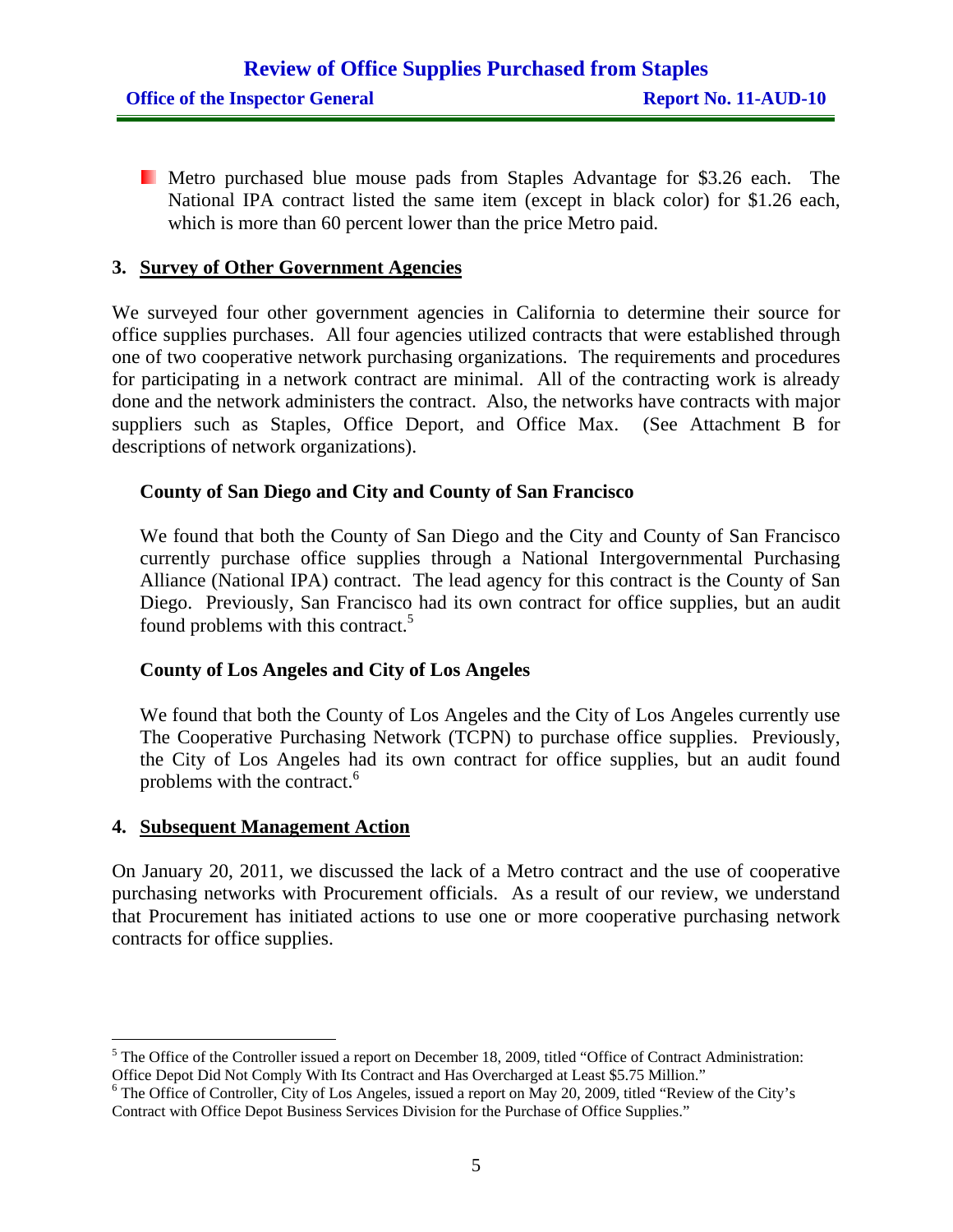### **CONCLUSION**

We found that the practice of using purchase cards to order office supplies through Staples Advantage program often does not result in the best prices for Metro. This practice is used because Metro neither has a contract with any vendor nor participates in a contract associated with a cooperative purchasing network organization for office supplies. We found that the Staples Advantage prices frequently were higher than the prices Staples offered to the general public. However, it appears that the best overall prices could be obtained by using a contract associated with a cooperative purchasing network. Our comparison of prices for a limited number of items showed that the National IPA prices were on average 44.5 percent less than the Staples Advantage prices.

The last Metro contract with an office supply vendor expired in 2005. The Contract Administrator Manager responsible for the P-card program informed us that Procurement has only about 1.25 FTE assigned to the P-card program and did not have the resources to contract for office supplies. Given this, we believe that Metro should initiate action to purchase office supplies from a cooperative purchasing network contract. We are not aware of any downside in doing this because:

- **The network has already performed the necessary work of contracting with the vendor** and negotiating discounts.
- **Other governments in California already participate in these networks.**
- **Metro would only need to join the network and train P-card holders on how to** purchase (National IPA already has a contract with Staples).
- **There** is no direct cost to the participating agencies.
- **There** is no mandatory purchase amount.
- **Metro could elect to discontinue participating in a network at anytime.**
- **There** is no shipping charge for orders over a certain minimum order.
- **The network administers the contracts.** For example, one network has an outside company audit purchases monthly to ensure that the prices in the contract are actually charged to participating agencies.
- Metro would not be limited to any one network or one contract; and could elect to use multiple networks and/or contracts.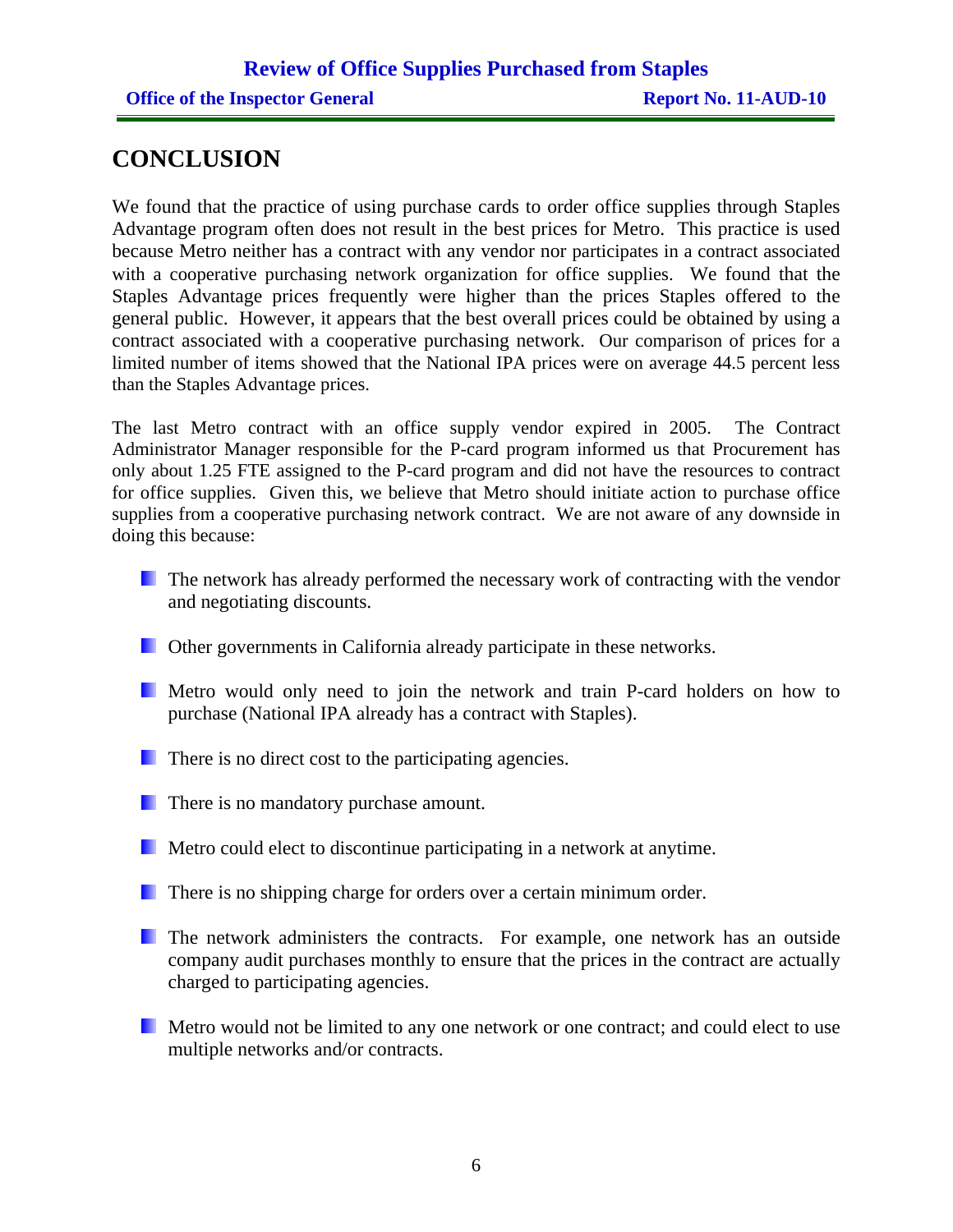### **Review of Office Supplies Purchased from Staples**

If obtaining office supplies through a network proves satisfactory, other commodities are also available through the networks for such things as janitorial and sanitation supplies, copiers, maintenance, repair and operational supplies, carpeting, etc., which could be considered for future sources of products.

### **RECOMMENDATIONS**

- A. We recommend that the Procurement Department reduce the cost of office supplies. Specifically:
	- 1. Explore the office supplies contracts associated with various cooperative purchasing networks in addition to the one recently negotiated.
	- 2. Select appropriate cooperative purchasing network contracts to procure office supplies.
	- 3. Advise P-card holders that they should procure purchases from the network contracts.
	- 4. If it is subsequently determined that the selected cooperative purchasing network contracts are not meeting Metro expectations, consider evaluating other available network contracts.
	- 5. Advise other Metro departments that savings might be realized by participating in cooperative purchasing networks for other items such as office furniture, janitorial and sanitation supplies, copiers, maintenance, repair and operational supplies, and carpeting.
- B. We recommend that the County Counsel should consider making a demand on Staples to recover as cash or credit towards future purchases for the estimated amount (based on audit sample and total purchases for 2010) of the overcharge on Metro purchases where the Staples Advantage prices were higher than the prices on the Staples general public website.

### **MANAGEMENT COMMENTS**

Metro management concurred with the findings and provided an action plan that implements the recommendations in the report. Corrective actions taken by management include (see Attachment C for the full text of management comments):

**Metro has joined both the National Intergovernmental Purchasing Alliance (NIPA)** and the National Joint Powers Alliance (NJPA) cooperative networks. Where appropriate, the Procurement Department has entered into corporate-wide agreements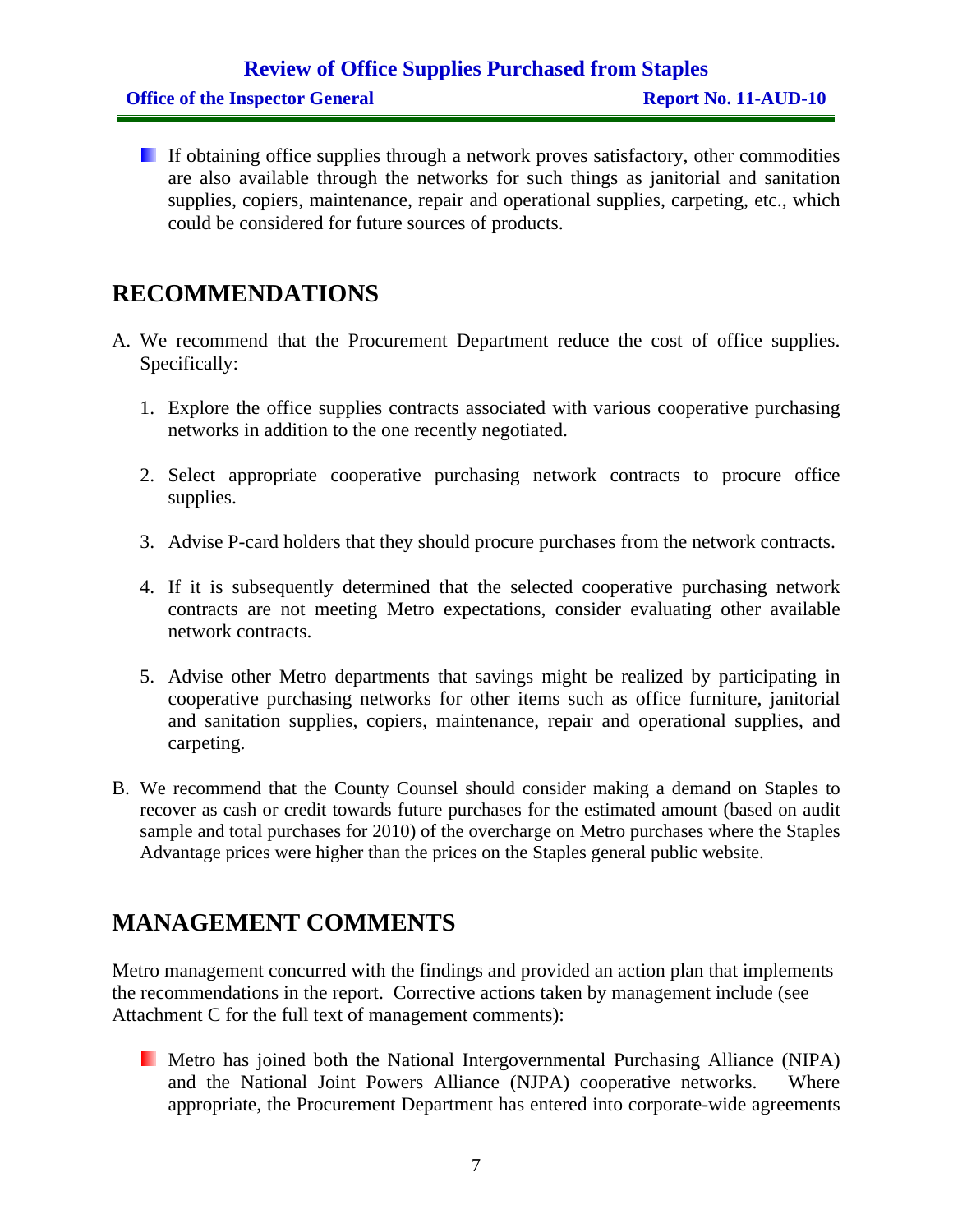#### **Review of Office Supplies Purchased from Staples**

using companies on the cooperative networks. However, the use of cooperative purchasing networks has not been widely publicized and Purchase Card users have not been adequately trained to "comparison shop." To address this matter, the Procurement Department has added a specific module to its recurring training for Purchase Card users to address techniques for identifying the best price from all available sources.

- **The Procurement Department is currently a participant under the NIPA contract for** office supplies with Office depot and under the NJPA contract with Staples to provide alternate sources of office supplies for Metro Purchase Card holders. We will continue to review other opportunities to join other networks and office supply providers as they arise.
- The Procurement Department recently expanded its program to establish corporate level "Master Agreements" to cover higher volume items purchased with the Purchase Card, including participation under network contracts. Purchase Card holders are advised of the availability of these agreements and how to access the discounted prices during the new cardholder and refresher training generally conducted monthly.
- **Contracts available through cooperative purchasing networks are competitively** awarded by a lead state or local government agency and administered by that agency. Those agencies ensure compliance as part of their responsibilities under the respective network. The Procurement Department periodically surveys cardholders to ensure participation under the program, including these contracts, meets Metro's needs.
- **The Procurement Department has requested further information from both networks** on contracts for a variety of commodities, including those recommended in the audit report, for further "piggybacking" on network contracts as appropriate. For applicable commodities and services, the Procurement Department has provided links on its Purchase Card website to advise Metro departments of the availability of cooperative agreements and includes information in its training program.

The County Counsel's response, dated June 9, 2011, to recommendation B stated: "County Counsel will review the matter and consider making a demand on Staples to recover as cash or credit towards future purchases for the estimated amount (based on audit sample and total purchase for 2010) of the overcharge on metro purchases where the Staples Advantage prices were higher than the prices on the Staples general public website."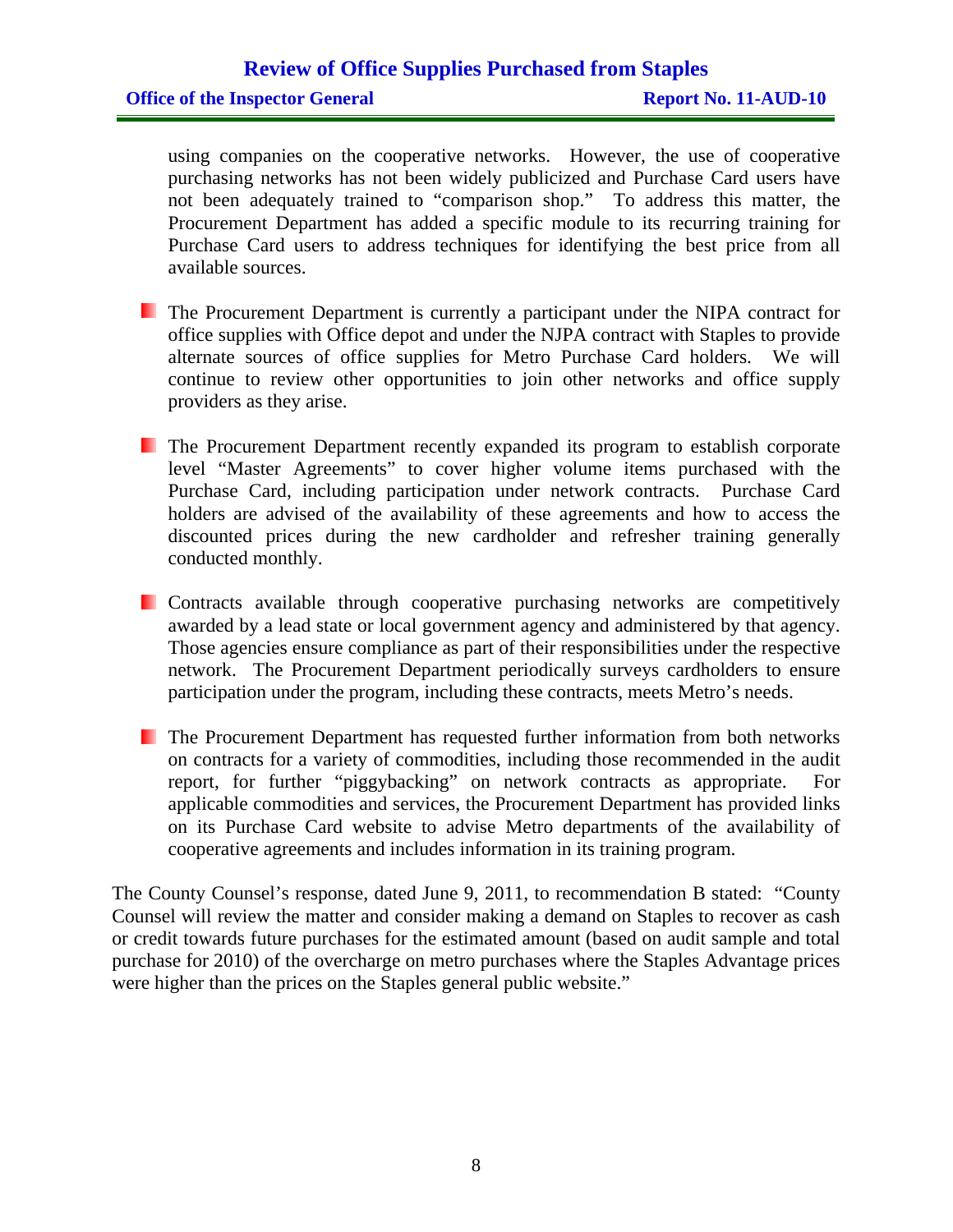### **EVALUATION OF MANAGEMENT COMMENTS**

Metro management provided an adequate corrective action plan to implement the recommendations in the report. Therefore, we consider all issues related to the recommendations in the report resolved based on the corrective actions taken.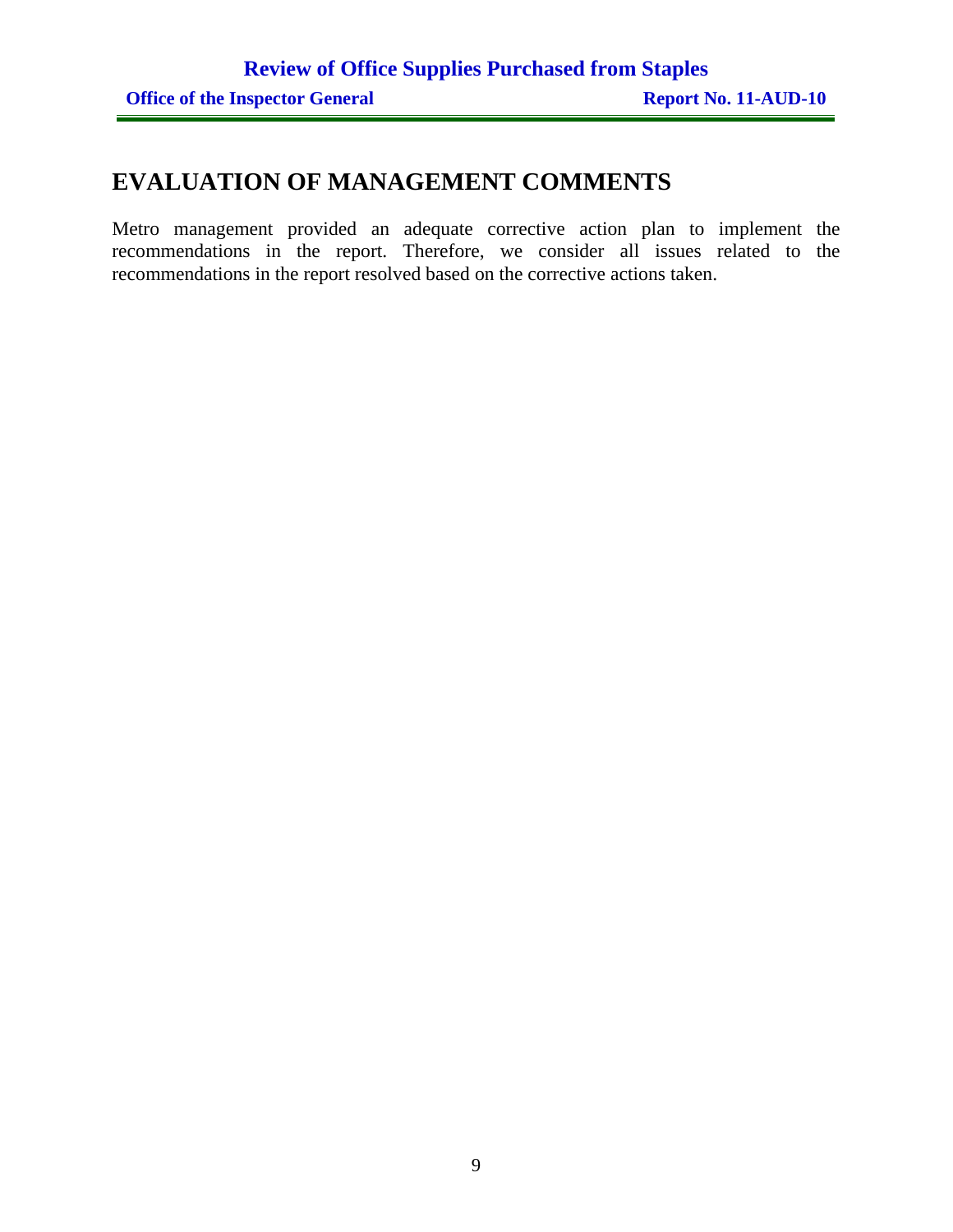### **Comparison of Items Purchased to an Available National Contract**

|                                |                                                |                         |                                                          | <b>Line Item Price</b>        | <b>National IPA vs.</b><br><b>Staples Advantage</b> |                                  |  |
|--------------------------------|------------------------------------------------|-------------------------|----------------------------------------------------------|-------------------------------|-----------------------------------------------------|----------------------------------|--|
| Catalog<br><b>Number</b>       | <b>Item</b>                                    | Unit of<br><b>Issue</b> | <b>Metro</b><br><b>Staples</b><br>Advantage <sup>7</sup> | <b>National</b><br><b>IPA</b> | Unit<br><b>Price</b><br><b>Savings</b>              | <b>Percent</b><br><b>Savings</b> |  |
| PIL31002                       | <b>Black Gel Roller Pen</b>                    | DZ                      | \$11.40                                                  | \$10.21                       | $-$1.19$                                            | $-10.4%$                         |  |
| STP652589                      | 19" Black Wrist Rest                           | EA                      | 14.02                                                    | 5.27                          | $-8.75$                                             | $-62.4%$                         |  |
| BRTTZ231                       | 1/2" Embossing Tape                            | EA                      | 10.76                                                    | 8.89                          | $-1.87$                                             | $-17.4%$                         |  |
| STP814955                      | <b>Black Dry Erase</b><br>Marker               | DZ                      | 9.80                                                     | 4.95                          | $-4.85$                                             | $-49.5%$                         |  |
| SAN60151                       | Uniball Pen, 5mm<br><b>Black</b>               | DZ                      | 4.91                                                     | 2.13                          | $-2.78$                                             | $-56.6%$                         |  |
| PAP5640115                     | 6 oz. Correction Fluid                         | DZ                      | 13.56                                                    | 7.81                          | $-5.75$                                             | $-42.4%$                         |  |
| STP809866                      | Legal Pads                                     | DZ                      | 9.06                                                     | 9.16                          | 0.10                                                | 1.1%                             |  |
| SAN33001                       | Sharpie Bold Black<br>Marker                   | DZ                      | 20.72                                                    | 10.18                         | $-10.54$                                            | $-50.9%$                         |  |
| <b>MMM65412S</b><br><b>SCY</b> | Post It Notes, super<br>sticky                 | DZ                      | 17.19                                                    | 9.54                          | $-7.65$                                             | $-44.5%$                         |  |
| SAN60153<br>EXP50001           | Uniball Pen, 5mm Be                            | DZ                      | 10.72                                                    | 2.79                          | $-7.93$                                             | $-74.0%$                         |  |
| STP831610                      | <b>Staples Large Binder</b><br>Clips, 2" width | DZ                      | 4.82                                                     | 0.83                          | $-3.99$                                             | $-82.8%$                         |  |
|                                | <b>Average Savings</b>                         |                         |                                                          |                               |                                                     | $-44.5%$                         |  |

<sup>&</sup>lt;sup>7</sup> This is the discounted price that Metro actually paid.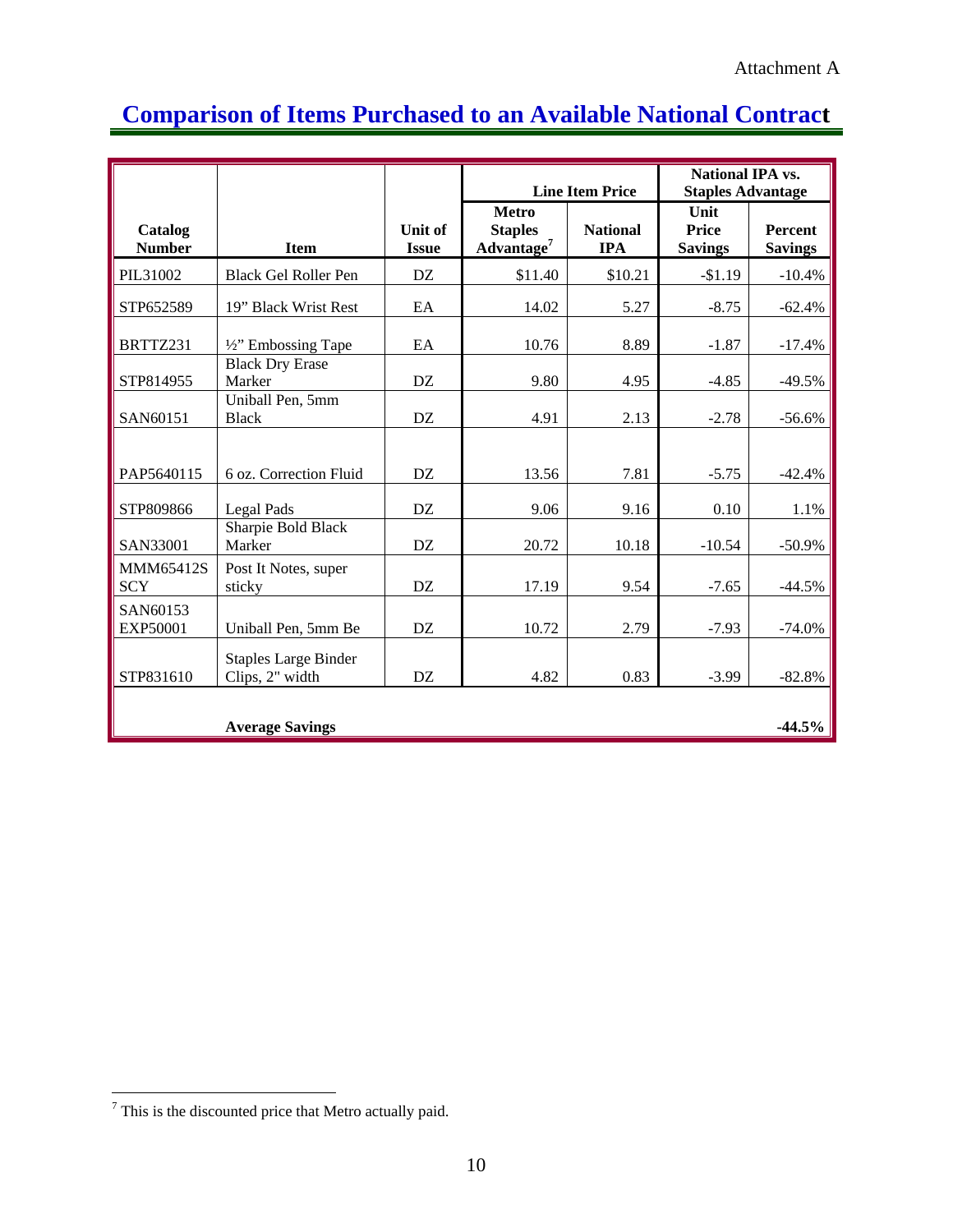### **Cooperative Purchasing Networks**

#### **Requirements/Procedures for Participating in Network**

Generally speaking, these networks are open to any government agency whose State and local laws allow use of this type of contract. They require the agency to enter into a participation agreement and then set up procedures with the applicable vendor. There is generally no direct cost to the participating agency.

#### **Description of Networks**

#### **1. National Intergovernmental Purchasing Alliance (National IPA)**

National IPA is a cooperative purchasing organization, established through a collaborative effort of public agencies across the United States with the specific purpose of reducing procurement costs by leveraging group volume. National IPA aggregates purchasing volume of participating agencies in order to receive larger volume discounts from suppliers. All master agreements are publicly solicited, awarded, and held by a Principal Procurement Agency.<sup>8</sup>

National IPA currently has contracts with 22 vendors, which includes Staples and Office Depot for office products. The lead agency for Staples is the County of San Diego, California, and the current contract is in effect through June 30, 2012. The lead agency for the Office Depot contract is the State of Florida, and this contract expires in 2016. In both contracts there are no minimum orders and no shipping charges over a certain minimum individual order. National IPA has no direct fee or cost to agencies that use these contracts, though the vendors do pay National IPA a fee. Also, there are no minimum orders and no shipping charges over a certain dollar purchase amount. An outside company audits purchases monthly to ensure that the prices in the contract are actually charged to participating agencies.

### **2. The Cooperative Purchasing Network (TCPN)**

TCPN is a national governmental cooperative that leverages a large pool of purchasing potential. TCPN competitively bids and awards contracts to national vendors in accordance with purchasing procedures mandated by state procurement laws and regulations. TCPN contracts are available for use and benefit all entities that must comply with state purchasing laws (public and private schools, colleges and universities, cities, counties, non-profits, and all governmental entities). TCPN has contracts with four vendors for office supplies.

 $\overline{a}$ 

<sup>&</sup>lt;sup>8</sup> A lead government agency that contracts with the vendor.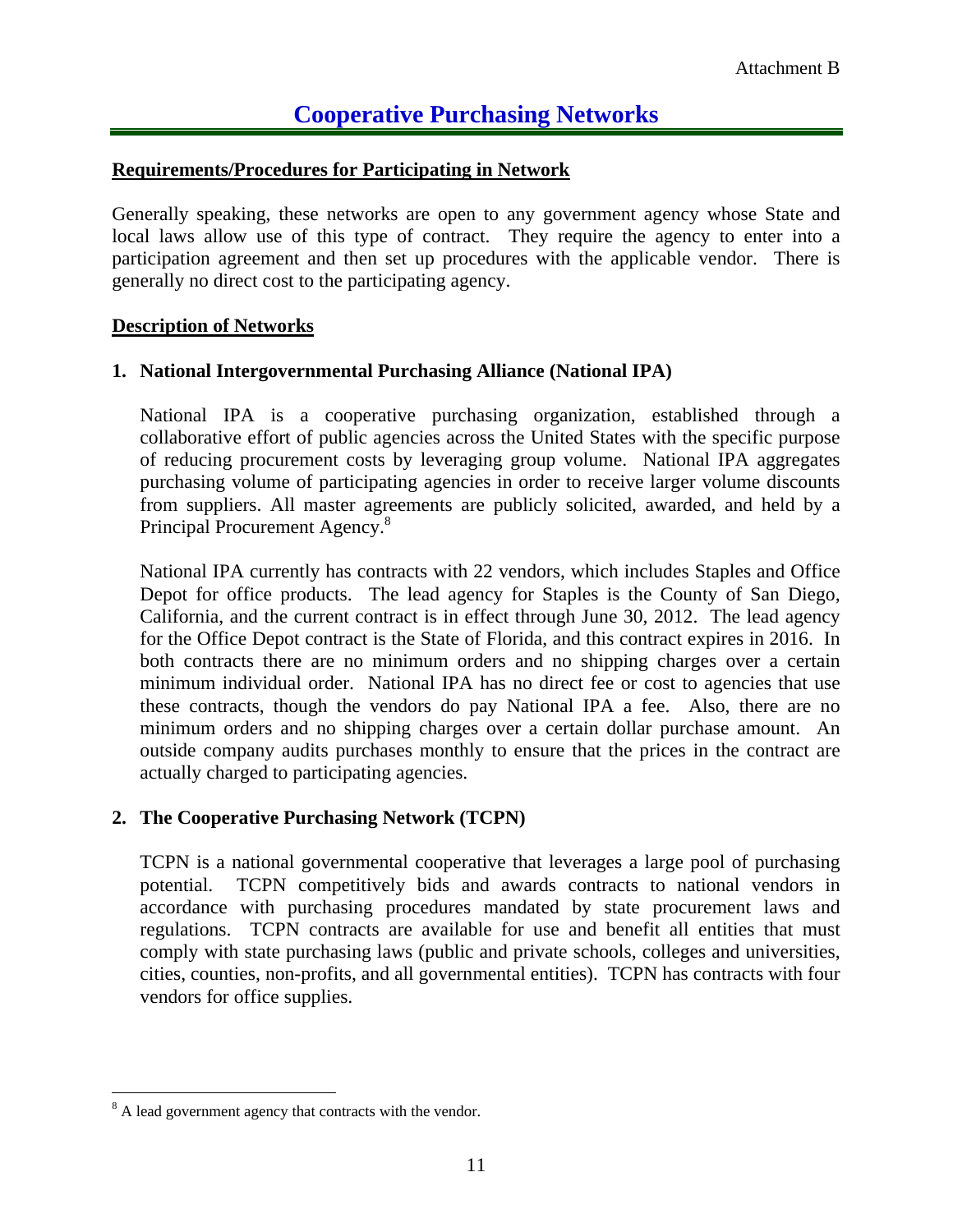### **Cooperative Purchasing Networks**

#### **3. Western States Contracting Alliance (WSCA)**

WSCA uses a "Lead State" model in issuing cooperative solicitations. One WSCA state leads the procurement, issues the solicitation and awards the contracts based on that state's statutory requirements and processes. The Lead State owns and manages the contract. Oregon is the lead state for the office supplies contract, and California is a participating state. All governmental entities within WSCA states are eligible to use WSCA contracts, if the governmental entity has the legal authority to use their home state's contracts.

#### **4. National Joint Powers Alliance (NJPA)**

NJPA was established under the authority of the State of Minnesota. The primary purpose is identified to be the performance of planning on a regional basis and to assist in meeting specific needs of clients in participating governmental units, which could be better provided by a service cooperative than by the members themselves. Other government agencies may participate in the alliance by joining the alliance and contacting the vendor. There is no cost to participate because vendors pay NJPA a contract administrative fee. NJPA issues 4-year contracts competitively and reviews them annually for compliance, for a number of types of products including office supplies. Staples Advantage has one of these contracts for classroom and office supplies.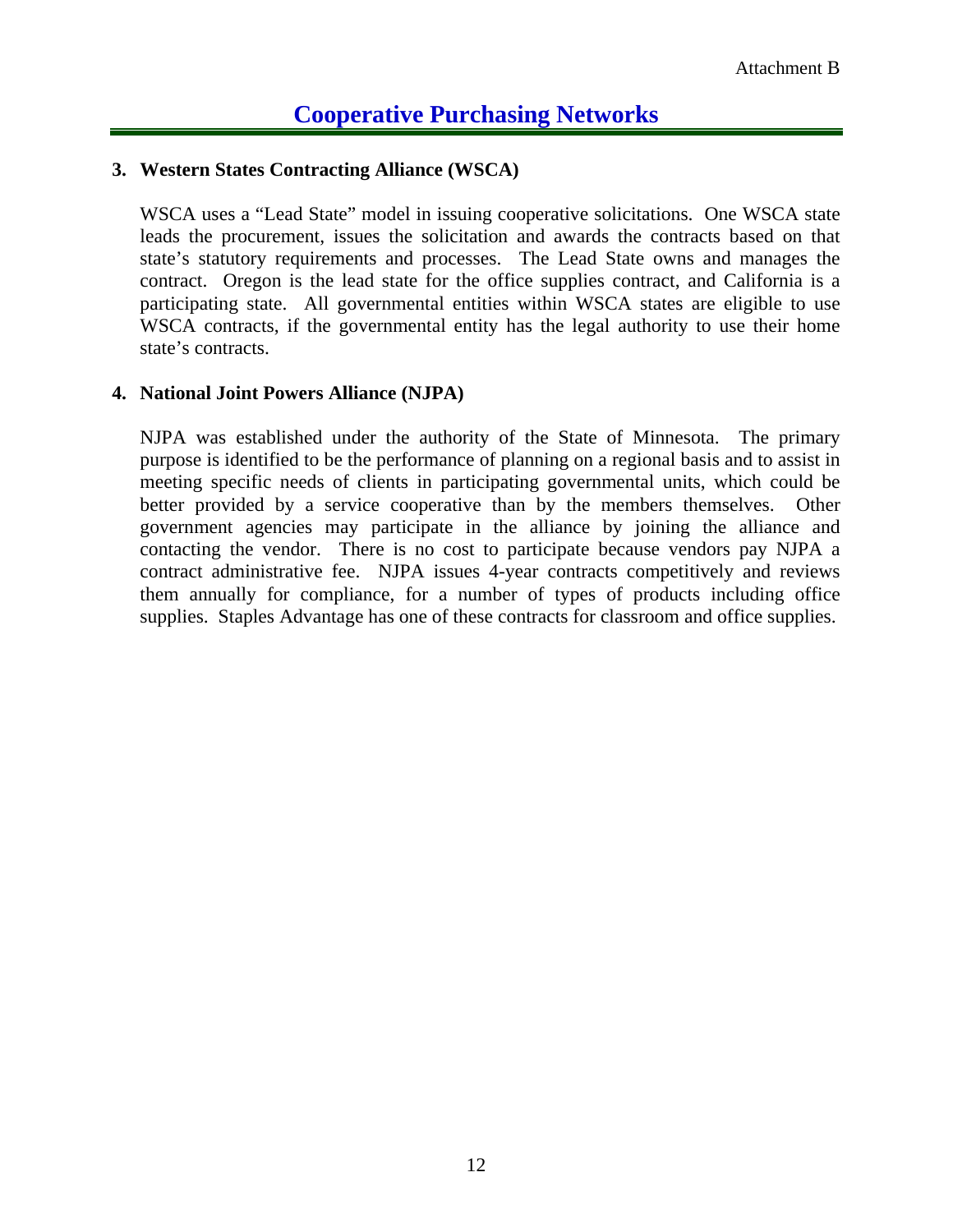**Copy of Metro Management Comments to Draft Report** 

| Metro                    |         | Interoffice Memo                                                                                                                                                                    |
|--------------------------|---------|-------------------------------------------------------------------------------------------------------------------------------------------------------------------------------------|
|                          | Date    | June 7, 2011                                                                                                                                                                        |
|                          | To      | Karen Gorman<br><b>Acting Inspector General</b>                                                                                                                                     |
|                          | Through | Arthur T. Leahy<br>Chief Executive Officer                                                                                                                                          |
|                          | From    | Michelle Lopes Caldwell Muchelle Topes Caldwell                                                                                                                                     |
|                          | Subject | Response to OIG Draft Report, "Review<br>of Office Supplies Purchased from<br>Staples"<br>(Report No. 11-AUD-10)                                                                    |
| <b>OVERVIEW</b>          |         |                                                                                                                                                                                     |
| office supply purchases. |         | I have reviewed the results of the subject draft report, and I concur with the findings<br>in the report. In particular, I concur that the agency can achieve better pricing on its |

#### PROPOSED CORRECTIVE ACTIONS

o Recommendation A1: "Explore the office supplies contracts associated with various cooperative purchasing networks in addition to the one recently negotiated."

Management Response: The Procurement Dept. has proactively pursued this avenue for cost savings for several years. In 2009 Metro put forth legislation (AB1471) to allow Metro to, "piggyback" onto contracts awarded by cooperative purchasing networks. Since then Metro has joined both the National Intergovernmental Purchasing Alliance (NIPA) and the National Joint Powers Alliance (NJPA) cooperative networks and participates under the State of California contract for Purchase Card services. Where appropriate, the Procurement Department has entered into corporate-wide agreements using companies on these cooperative networks. However, the use of cooperative purchasing networks has not been widely publicized and PCard users have not been adequately trained to, "comparison shop." To address this shortcoming, the Procurement Department has added a specific module to its recurring training for PCard users to address techniques for identifying the best price from all available sources. No further corrective action required.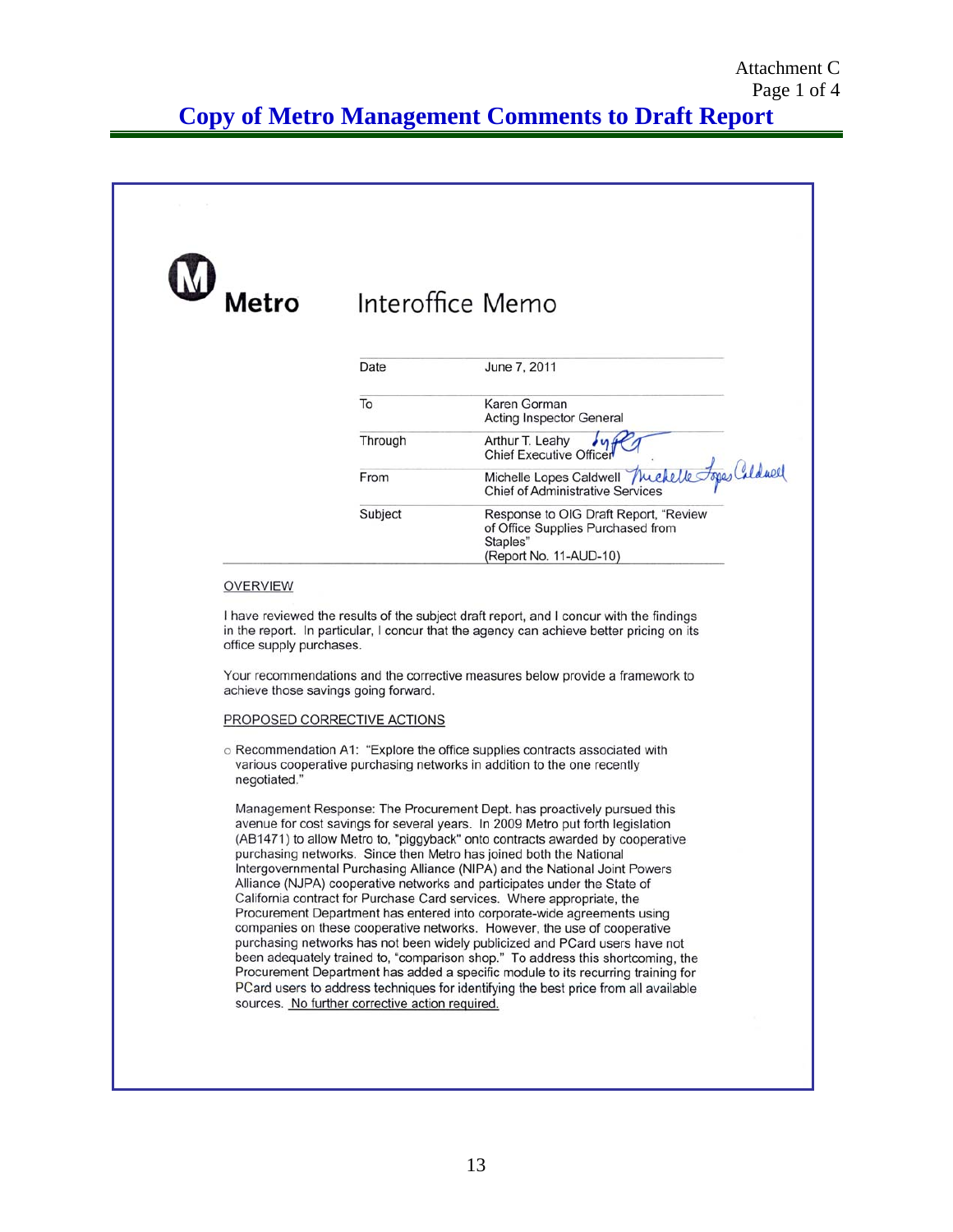### **Copy of Metro Management Comments to Draft Report**

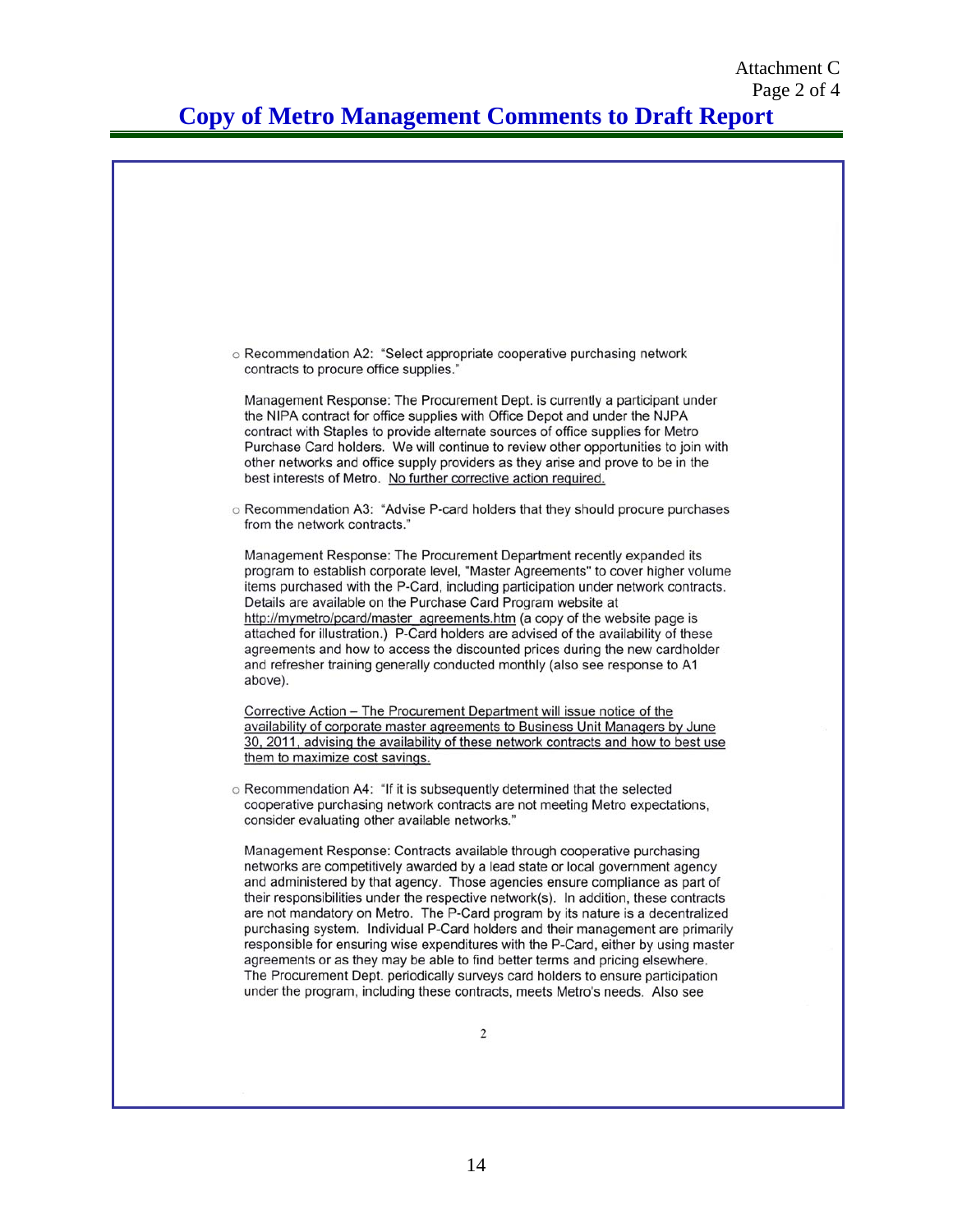**Copy of Metro Management Comments to Draft Report** 

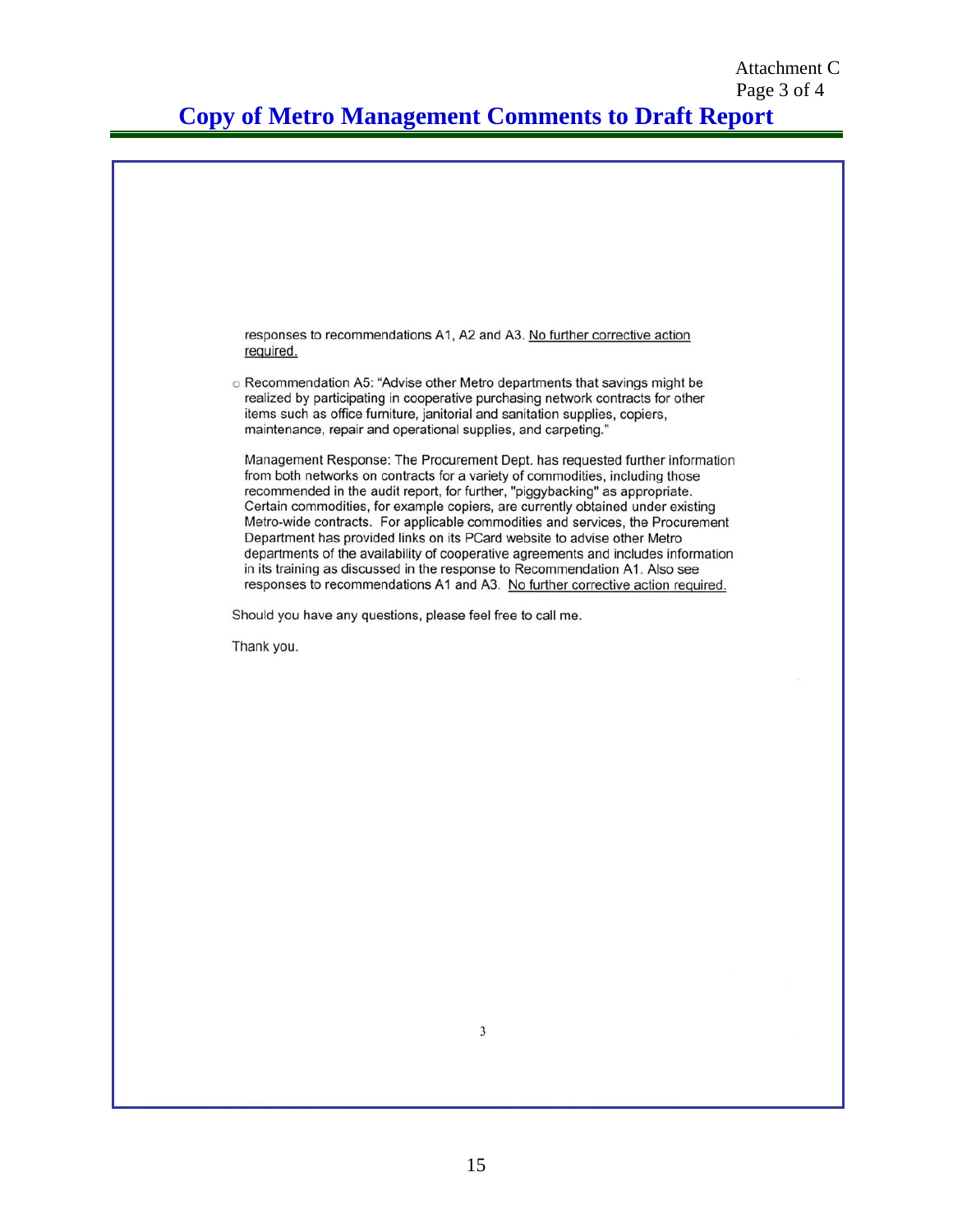### Page 4 of 4 **Copy of Metro Management Comments to Draft Report**

|                                                |                                                                                                                                                                                             |                                     |            |                       |           | myMetro.net   Phone Directory |
|------------------------------------------------|---------------------------------------------------------------------------------------------------------------------------------------------------------------------------------------------|-------------------------------------|------------|-----------------------|-----------|-------------------------------|
|                                                |                                                                                                                                                                                             |                                     |            |                       |           |                               |
| Metro Purchase Card Program                    |                                                                                                                                                                                             |                                     |            |                       |           |                               |
| Home                                           | Training   Glossary & FAQs   Contact Us   Forms   Master Agreements                                                                                                                         |                                     |            |                       |           |                               |
| Introduction                                   |                                                                                                                                                                                             |                                     |            |                       |           |                               |
| <b>Getting Started</b>                         | Master Agreements Index Listing                                                                                                                                                             |                                     |            |                       |           |                               |
| <b>Responsibilities</b>                        | Master Agreements are contracts that are entered into with various vendors to obtain special                                                                                                |                                     |            |                       |           |                               |
| <b>Rules/Guidelines</b><br><b>Restrictions</b> | pricing. These types of agreements establish a list of vendors and simplify the purchasing process<br>for the end user by utilizing state contract pricing for the product to be purchased. |                                     |            |                       |           |                               |
| <b>Ethics</b>                                  | Select an agreement number from the following chart to see the details of each agreement.                                                                                                   |                                     |            |                       |           |                               |
| Procedures                                     | Agreement                                                                                                                                                                                   | Contractor                          |            | <b>End Date</b>       |           | Contract                      |
| Commodity<br>Lost/Stolen<br>Cards              | No.                                                                                                                                                                                         |                                     | Start Date |                       | Mandatory | Administrator                 |
| Automotive<br><b>Reporting</b><br>Supplies     |                                                                                                                                                                                             |                                     |            |                       |           |                               |
| <b>Bottled Water</b>                           |                                                                                                                                                                                             |                                     |            |                       |           | Ruth<br>DeWitt                |
| Industrial<br>Supplies/Safety                  | MA2010-001                                                                                                                                                                                  | G&C<br>Corporation /<br>Grainger    | 12/01/10   | 07/31/11              | No        | Ruth<br>DeWitt                |
| Equipment/Lighting                             | MA2010-002                                                                                                                                                                                  | <b>MSC Industrial</b><br>Supply Co. | 02/01/2011 | Indef.                | No        | Ruth<br>DeWitt                |
| Office<br><b>Supplies</b>                      | MA2011-003                                                                                                                                                                                  | Office Depot                        |            | 02/28/2011 10/17/2016 | No        | Ruth<br>DeWitt                |
| Uniforms                                       |                                                                                                                                                                                             |                                     |            |                       |           | Nicole Dang                   |
| Welding<br>Supplies                            |                                                                                                                                                                                             |                                     |            |                       |           |                               |
|                                                | time, others will be added in the near future.<br>Last Update on 03/17/2011 02:57 PM                                                                                                        |                                     |            |                       |           |                               |

http://mymetro/pcard/master\_agreements.htm

4/7/2011

Attachment C